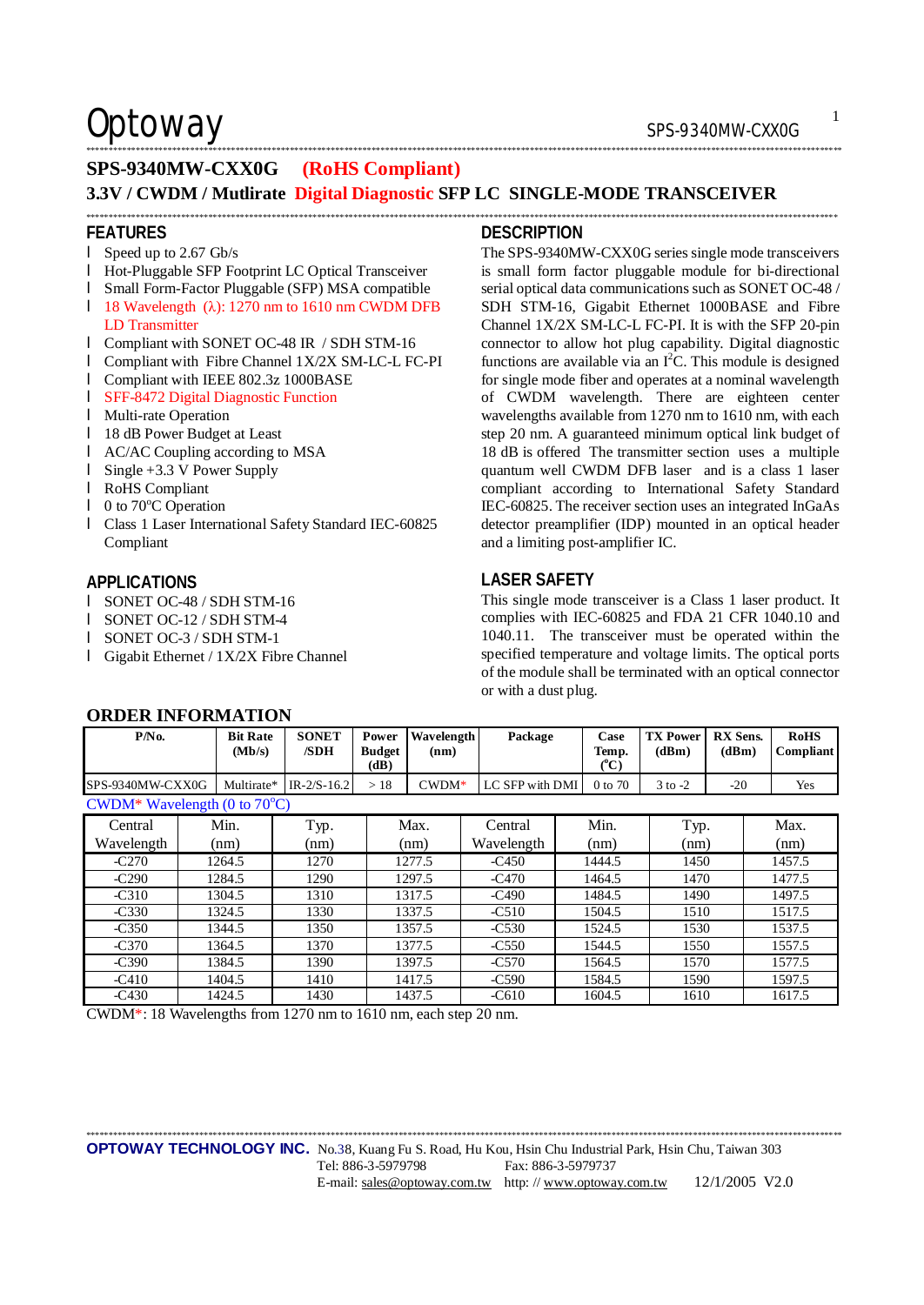# Optoway SPS-9340MW-CXX0G

\*\*\*\*\*\*\*\*\*\*\*\*\*\*\*\*\*\*\*\*\*\*\*\*\*\*\*\*\*\*\*\*\*\*\*\*\*\*\*\*\*\*\*\*\*\*\*\*\*\*\*\*\*\*\*\*\*\*\*\*\*\*\*\*\*\*\*\*\*\*\*\*\*\*\*\*\*\*\*\*\*\*\*\*\*\*\*\*\*\*\*\*\*\*\*\*\*\*\*\*\*\*\*\*\*\*\*\*\*\*\*\*\*\*\*\*\*\*\*\*\*\*\*\*\*\*\*\*\*\*\*\*\*\*\*\*\*\*\*\*\*\*\*\*\*\*\*\*\*\*\*\*\*\*\*\*\*\*\*\*\*\*\*\*\*\* **Absolute Maximum Ratings Parameter** Symbol Min Max Units Notes

| <b>Storage Temperature</b>        | Tstg           | -40    | υυ  |        |                 |
|-----------------------------------|----------------|--------|-----|--------|-----------------|
| <b>Operating Case Temperature</b> | $_{\rm{Topr}}$ |        | 70  | $\sim$ | Air flow 1m/sec |
| <b>Power Supply Voltage</b>       | Vcc            | $-0.5$ | J.U |        |                 |
|                                   |                |        |     |        |                 |

| <b>Recommended Operating Conditions</b> |                          |     |      |      |                                |  |  |
|-----------------------------------------|--------------------------|-----|------|------|--------------------------------|--|--|
| <b>Parameter</b>                        | <b>Symbol</b>            | Min | Typ  | Max  | Units / Notes                  |  |  |
| Power Supply Voltage                    | Vcc                      | 3.1 | 3.3  | 3.5  |                                |  |  |
| <b>Operating Case Temperature</b>       | Topr                     |     |      | 70   | $\mathrm{C}$ / Air flow 1m/sec |  |  |
| Power Supply Current                    | $\mathbf{I}_{CC(TX+RX)}$ |     | 200  | 300  | mA                             |  |  |
| Data Rate                               |                          | 155 | 2488 | 2670 | Mb/s                           |  |  |

| Transmitter Specifications ( $0^{\circ}$ C < Topr < 70 $^{\circ}$ C, 3.1V < Vcc < 3.5V)   |                       |                  |             |                   |              |                    |  |
|-------------------------------------------------------------------------------------------|-----------------------|------------------|-------------|-------------------|--------------|--------------------|--|
| Parameter                                                                                 | <b>Symbol</b>         | Min              | Typ         | Max               | <b>Units</b> | <b>Notes</b>       |  |
| <b>Optical</b>                                                                            |                       |                  |             |                   |              |                    |  |
| <b>Optical Transmit Power</b>                                                             | P <sub>0</sub>        | $-2$             |             | 3                 | dBm          |                    |  |
| Output Center Wavelength                                                                  | λ                     | $\lambda$ c -5.5 | $\lambda c$ | $\lambda c + 7.5$ | nm           | $\overline{2}$     |  |
| Output Spectrum Width                                                                     | Δλ                    | ---              | ---         | 1                 | nm           | -20 dB Width       |  |
| Side Mode Suppression Ratio                                                               | <b>SMSR</b>           | 30               |             |                   | dB           |                    |  |
| <b>Extinction Ratio</b>                                                                   | $E_R$                 | 8.2              |             |                   | dB           |                    |  |
| <b>Output Eye</b><br>Compliant with Telecordia GR-253-GORE and ITU-T Recommendation G.957 |                       |                  |             |                   |              |                    |  |
| <b>Optical Rise Time</b>                                                                  | $t_r$                 |                  |             | 150               | ps           | 20 % to 80% Values |  |
| <b>Optical Fall Time</b>                                                                  | te                    |                  |             | 150               | ps           | 20 % to 80% Values |  |
| <b>Relative Intensity Noise</b>                                                           | <b>RIN</b>            |                  |             | $-120$            | dB/Hz        |                    |  |
| <b>Electrical</b>                                                                         |                       |                  |             |                   |              |                    |  |
| Data Input Current - Low                                                                  | $\rm I_{IL}$          | $-350$           |             |                   | μA           |                    |  |
| Data Input Current - High                                                                 | $I_{IH}$              |                  |             | 350               | μA           |                    |  |
| Differential Input Voltage                                                                | $V_{IH} - V_{IL}$     | 0.5              |             | 2.4               | V            | Peak-to-Peak       |  |
| TX Disable Input Voltage - Low                                                            | $T_{\rm DIS, L}$      | $\Omega$         |             | 0.5               | V            | 3                  |  |
| TX Disable Input Voltage - High                                                           | $T_{\rm DIS,~H}$      | 2.0              |             | Vcc               | V            | 3                  |  |
| TX Disable Assert Time                                                                    | $T_{\text{ASSERT}}$   |                  |             | 10                | $\mu s$      |                    |  |
| TX Disable Deassert Time                                                                  | T <sub>DEASSERT</sub> |                  |             | 1                 | ms           |                    |  |
| TX Fault Output Voltage -- Low                                                            | $T_{\rm{FaultL}}$     | $\Omega$         |             | 0.5               | V            | 4                  |  |
| TX Fault Output Voltage -- High                                                           | $T_{\text{FaultH}}$   | 2.0              |             | $Vec{+}0.3$       | V            | $\overline{4}$     |  |

1. Output power is power coupled into a 9/125 μm single mode fiber.

2. ITU-T G.694.2 CWDM wavelength from 1270 nm to 1610 nm, each step 20 nm.

3. There is an internal 4.7K to 10K ohm pull-up resistor to VccTX.

4. Open collector compatible, 4.7K to 10K ohm pull-up to Vcc (Host Supply Voltage).

| Receiver Specifications ( $0^{\circ}$ C < Topr < 70 $^{\circ}$ C, 3.1V < Vcc < 3.5V) |                   |          |       |       |              |                         |  |
|--------------------------------------------------------------------------------------|-------------------|----------|-------|-------|--------------|-------------------------|--|
| <b>Parameter</b>                                                                     | <b>Symbol</b>     | Min      | Typ   | Max   | <b>Units</b> | <b>Notes</b>            |  |
| <b>Optical</b>                                                                       |                   |          |       |       |              |                         |  |
| Sensitivity @ OC-48                                                                  | Sens1             | $\Omega$ |       | $-20$ | dBm          |                         |  |
| Sensitivity @2X Fibre Channal                                                        | Sens <sub>2</sub> | 0        |       | $-22$ | dBm          | <sub>b</sub>            |  |
| Sensitivity @ Gigabit Ethernet                                                       | Sens3             | 0        |       | $-23$ | dBm          | 6                       |  |
| Sensitivity @OC-12                                                                   | Sens4             | $\Omega$ |       | $-23$ | dBm          |                         |  |
| Sensitivity @OC-3                                                                    | Sens <sub>5</sub> | $-10$    |       | $-23$ | dBm          | ጎ                       |  |
| Signal Detect -- Asserted                                                            | Pa                | $---$    |       | $-20$ | dBm          | Transition: low to high |  |
| Signal Detect -- Deasserted                                                          | Pd                | $-35$    |       |       | dBm          | Transition: high to low |  |
| Signal detect -- Hysteresis                                                          |                   | 1.0      | $---$ |       | dB           |                         |  |
| Wavelength of Operation                                                              |                   | 1100     | ---   | 1620  | nm           |                         |  |
| <b>Electrical</b>                                                                    |                   |          |       |       |              |                         |  |

\*\*\*\*\*\*\*\*\*\*\*\*\*\*\*\*\*\*\*\*\*\*\*\*\*\*\*\*\*\*\*\*\*\*\*\*\*\*\*\*\*\*\*\*\*\*\*\*\*\*\*\*\*\*\*\*\*\*\*\*\*\*\*\*\*\*\*\*\*\*\*\*\*\*\*\*\*\*\*\*\*\*\*\*\*\*\*\*\*\*\*\*\*\*\*\*\*\*\*\*\*\*\*\*\*\*\*\*\*\*\*\*\*\*\*\*\*\*\*\*\*\*\*\*\*\*\*\*\*\*\*\*\*\*\*\*\*\*\*\*\*\*\*\*\*\*\*\*\*\*\*\*\*\*\*\*\*\*\*\*\*\*\*\*\*\*\*

**OPTOWAY TECHNOLOGY INC.** No.38, Kuang Fu S. Road, Hu Kou, Hsin Chu Industrial Park, Hsin Chu, Taiwan 303

Tel: 886-3-5979798 Fax: 886-3-5979737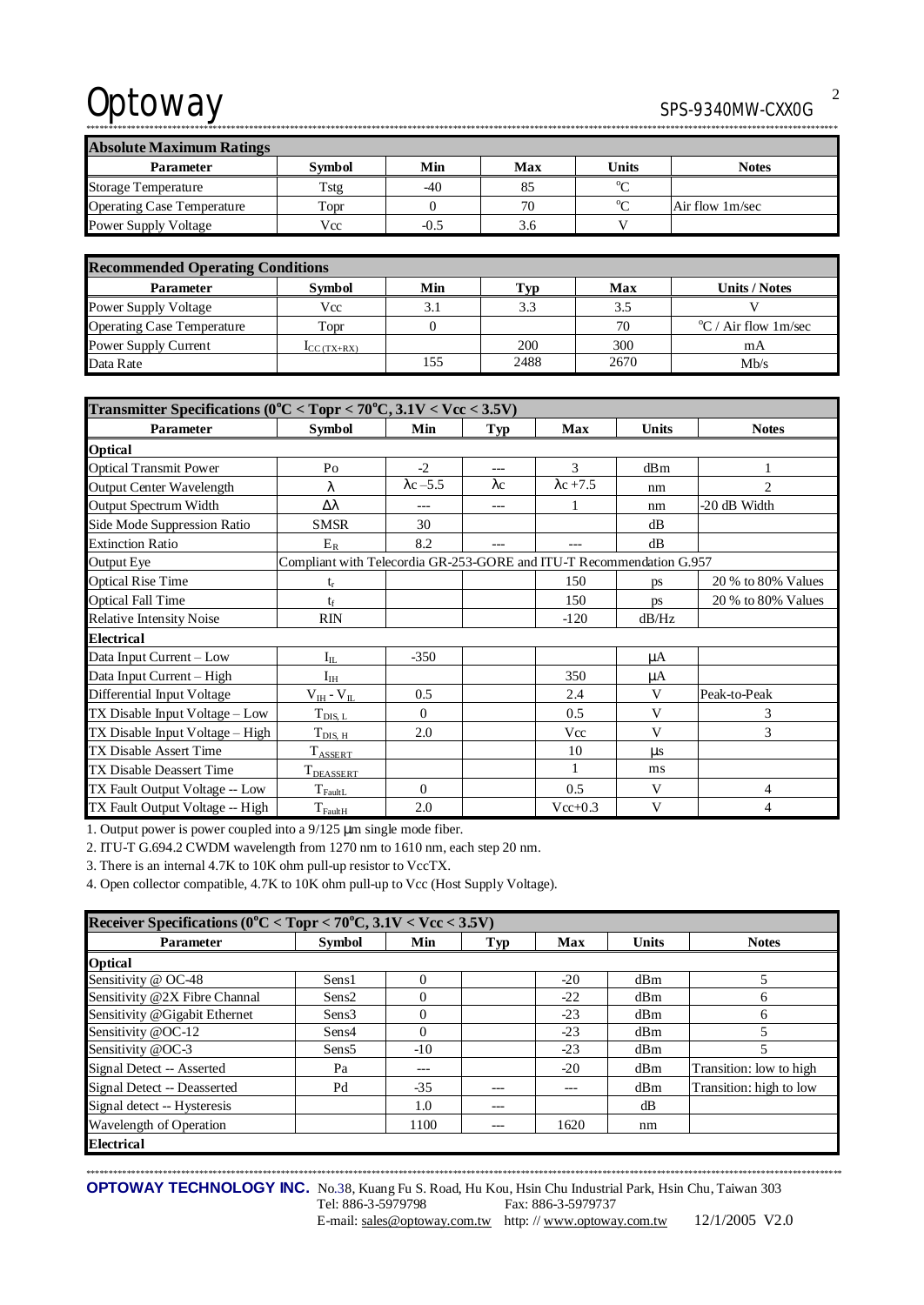# Optoway SPS-9340MW-CXX0G

| Differential Output Voltage | $V$ OH $-$<br>$\sim$ OL | U.6 |  |             |  |  |  |
|-----------------------------|-------------------------|-----|--|-------------|--|--|--|
| Output LOS Voltage -- Low   | YОL.                    |     |  |             |  |  |  |
| Output LOS Voltage -- High  | ' OH                    | Z.U |  | $Vec{+}0.3$ |  |  |  |

5. Measured at  $2^{23}$ -1 PRBS at BER 1E-10.

6. Measured at  $2^7$ -1 PRBS at BER 1E-12.

7. Open collector compatible, 4.7K to 10K ohm pull-up to Vcc (Host Supply Voltage).

# **CONNECTION DIAGRAM**



| <b>PIN</b>     | <b>Signal Name</b> | Description                           | <b>PIN</b> | <b>Signal Name</b>  | <b>Description</b>                 |
|----------------|--------------------|---------------------------------------|------------|---------------------|------------------------------------|
|                | TX GND             | <b>Transmitter Ground</b>             | 11         | <b>RX GND</b>       | Receiver Ground                    |
| 2              | <b>TX</b> Fault    | <b>Transmitter Fault Indication</b>   | 12         | <b>RX DATA OUT-</b> | Inverse Receiver Data Out          |
| 3              | TX Disable         | Transmitter Disable (Module disables  | 13         | RX DATA OUT+        | Receiver Data Out                  |
|                |                    | on high or open)                      |            |                     |                                    |
| 4              | MOD-DFE2           | Modulation Definition $2 - Two wires$ | 14         | <b>RX GND</b>       | Receiver Ground                    |
|                |                    | serial ID Interface                   |            |                     |                                    |
| $\overline{5}$ | MOD-DEF1           | Modulation Definition $1 - Two wires$ | 15         | Vcc RX              | Receiver Power $-3.3V \pm 5\%$     |
|                |                    | serial ID Interface                   |            |                     |                                    |
| 6              | MOD-DEF0           | Modulation Definition $0 -$ Ground in | 16         | Vcc TX              | Transmitter Power - $3.3V \pm 5\%$ |
|                |                    | Module                                |            |                     |                                    |
|                | N/C                | Not Connected                         | 17         | TX GND              | <b>Transmitter Ground</b>          |
| 8              | LOS                | Loss of Signal                        | 18         | TX DATA IN+         | Transmitter Data In                |
| 9              | <b>RX GND</b>      | Receiver Ground                       | 19         | TX DATA IN-         | Inverse Transmitter Data In        |
| 10             | <b>RX GND</b>      | Receiver Ground                       | 20         | TX GND              | Transmitter Ground                 |

### **Module Definition**

| Module Definition | MOD-DEF2         | MOD-DEF1         | MOD-DEF0    | Interpretation by Host   |
|-------------------|------------------|------------------|-------------|--------------------------|
|                   | PIN <sub>4</sub> | PIN <sub>5</sub> | PIN 6       |                          |
|                   | SDA              | SCL              | $V-TI$ I nw | Serial module definition |
|                   |                  |                  |             | protocol                 |

Module Definition 4 specifies a serial definition protocol. For this definition, upon power up, MOD-DEF(1:2) appear as no connector (NC) and MOD-DEF(0) is TTL LOW. When the host system detects this condition, it activates the serial protocol. The protocol uses the 2-wire serial CMOS E<sup>2</sup>PROM protocol of the ATMEL AT24C01A/02/04 family of components.